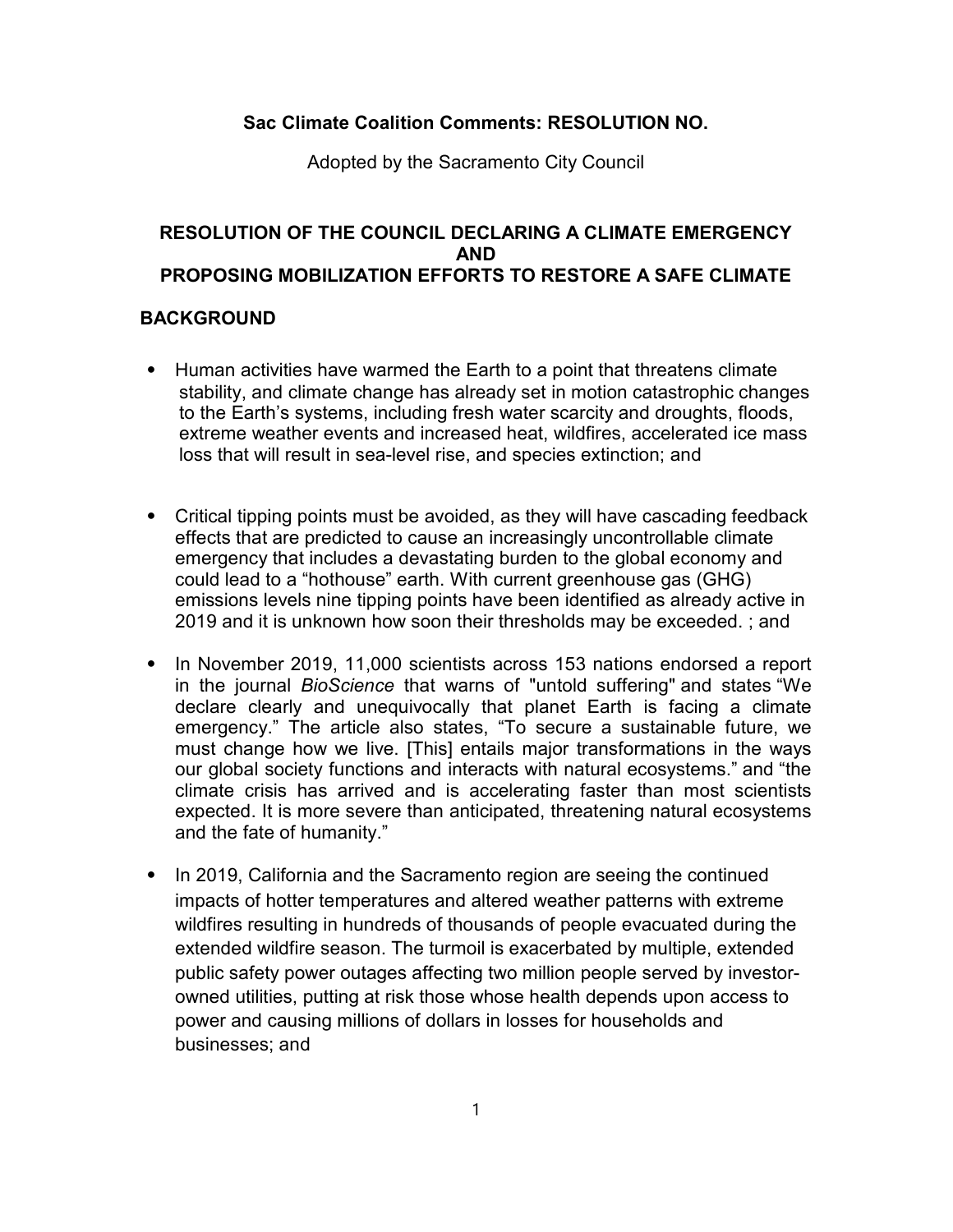- ⦁ On September 10, 2018, the State of California's Governor Brown issued an executive order establishing a 2045 statewide target to achieve carbon neutrality, and on the same day, Senate Bill 100 was passed to set a 100% clean electricity goal for the state by 2045; and
- ⦁ In 2018, the 4th Annual National Climate Assessment and California's 4th Climate Change Assessment warned that extreme weather and climaterelated events in the United States are worsening, predicted increased drought cycles and heat waves in the western U.S. with a resulting three-fold increase in intensity and magnitude of wildfires, declining water supply and snow pack, increased flooding, impacted agriculture, as well as substantial damages to the U.S. economy and human health, unless GHG emissions are curbed; and
- ⦁ In 2015, leaders from 195 nations signed the Paris Climate Agreement at the United Nations Framework Convention on Climate Change to address these threats by limiting destabilizing activities; however, a 2018 Special Report from the Intergovernmental Panel on Climate Change (IPCC) concludes that failure to implement these plans has resulted in an increase in global temperature that at the current rate will exceed the goal set by the Paris Climate Agreement by 2030; ; and
- ⦁ Low-income communities, communities of color, the young, the disabled, the elderly and indigenous communities have suffered the gravest consequences of climate change, and remediation of these impacts requires the active consultation and protection of vulnerable and historically exploited populations; and
- ⦁ Common sense and morality indicate that humanity can no longer safely emit GHGs and must demand an emergency mobilization effort to rapidly reach zero GHG emissions across all sectors to end GHG emissions and safely remove excess carbon from the atmosphere; to preserve and restore the Earth's biodiversity; to implement safety measures to protect all people and species from the consequences of abrupt warming in the near term; and to cultivate a shift toward climate resiliency that prioritizes conservation, community, and independence from fossil fuels; and
- ⦁ The Climate Emergency Movement is a global network of people dedicated to engaging the public and government agencies to prevent climate and ecological catastrophe to call for an emergency response to climate change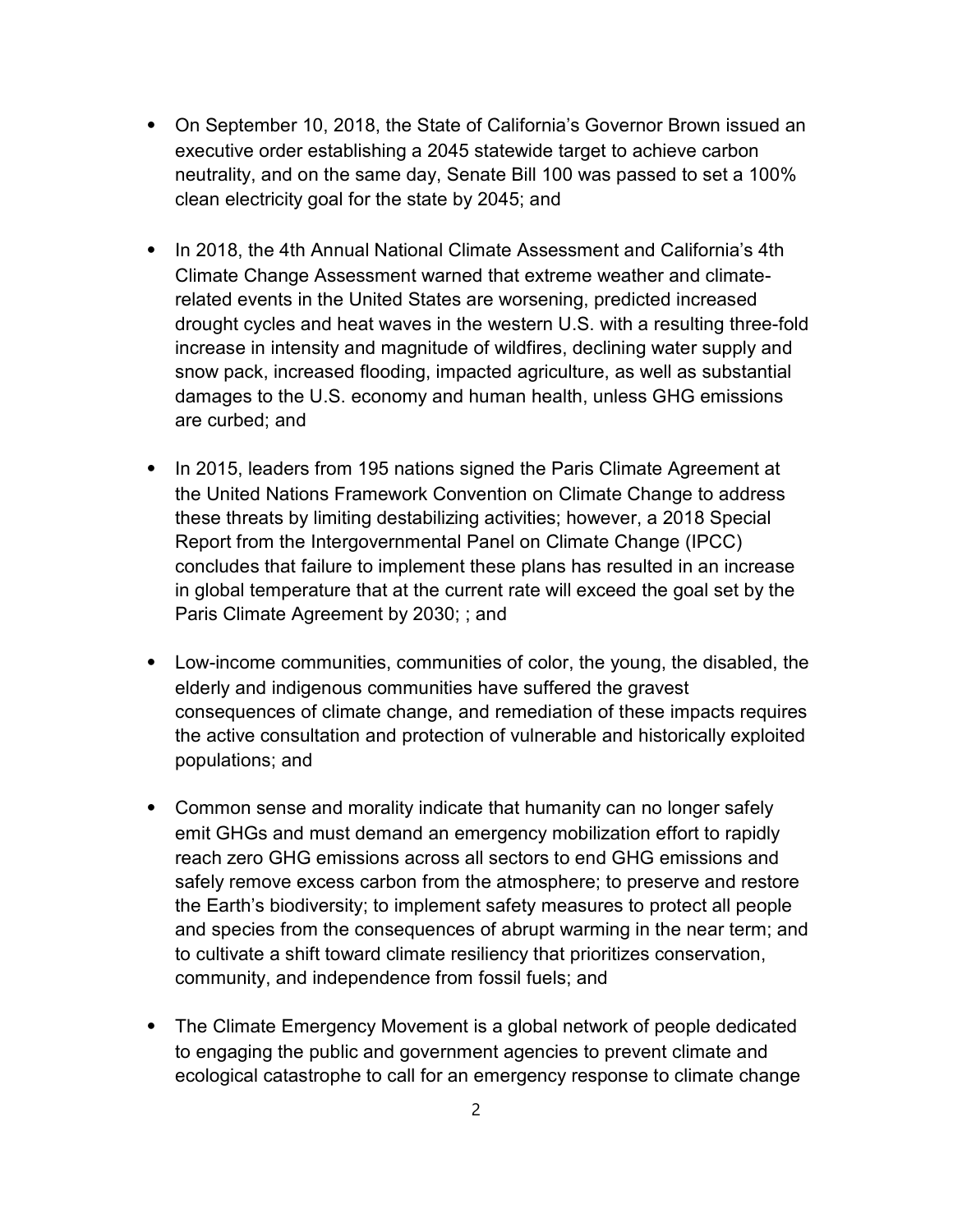and ecological destruction; and

- ⦁ In 2007, the City of Sacramento signed the United States Conference of Mayors Climate Protection Agreement to reduce carbon emissions consistent with the Kyoto Protocol international agreement, in addition to adopting the Sustainability Master Plan to guide future operational and policy decisions and create a more sustainable community; and
- ⦁ In 2010, the City adopted the Phase 1 Climate Action Plan for Internal Operations (IO-CAP) to reduce GHG emissions from the City's municipal operations; the City completed updates to the IO-CAP in 2016, identifying the City's attainment of a 24 percent reduction in municipal GHG emissions below 2005 levels, exceeding the adopted 2020 target for a 22 percent reduction; and
- ⦁ In 2012, the City adopted the Phase 2 Climate Action Plan for communitywide activities, committing to a 15 percent reduction below 2005 communitywide GHG emissions levels by 2020, and striving towards ongoing post-2020 reductions; and
- ⦁ In 2015, the City adopted the 2035 General Plan Update, which affirmed the City's GHG reduction targets, reiterating 2020 targets, and committing to achieve a 49 percent reduction below baseline 2005 levels by 2035, and an 83 percent by 2050; and
- ⦁ In 2016, the City became a signatory to the "Under2 MOU" coalition, reiterating the City's climate targets and committing to work with other states, regions, and cities to achieve these GHG reductions; and
- ⦁ In 2018, Mayor Darrell Steinberg and West Sacramento Mayor Christopher Cabaldon convened the Mayors' Commission on Climate Change calling for the establishment of goals and priority areas of action to achieve net zero greenhouse gas emissions, "Carbon Zero," by 2045.
- ⦁ The City's 2040 General Plan Update was initiated in late 2018, includes an update to the City's Climate Action Plan that will include revised GHG reduction targets and strategies to achieve them, based on community outreach, technical analysis, and recommendations from the Mayors' Commission on Climate Change; and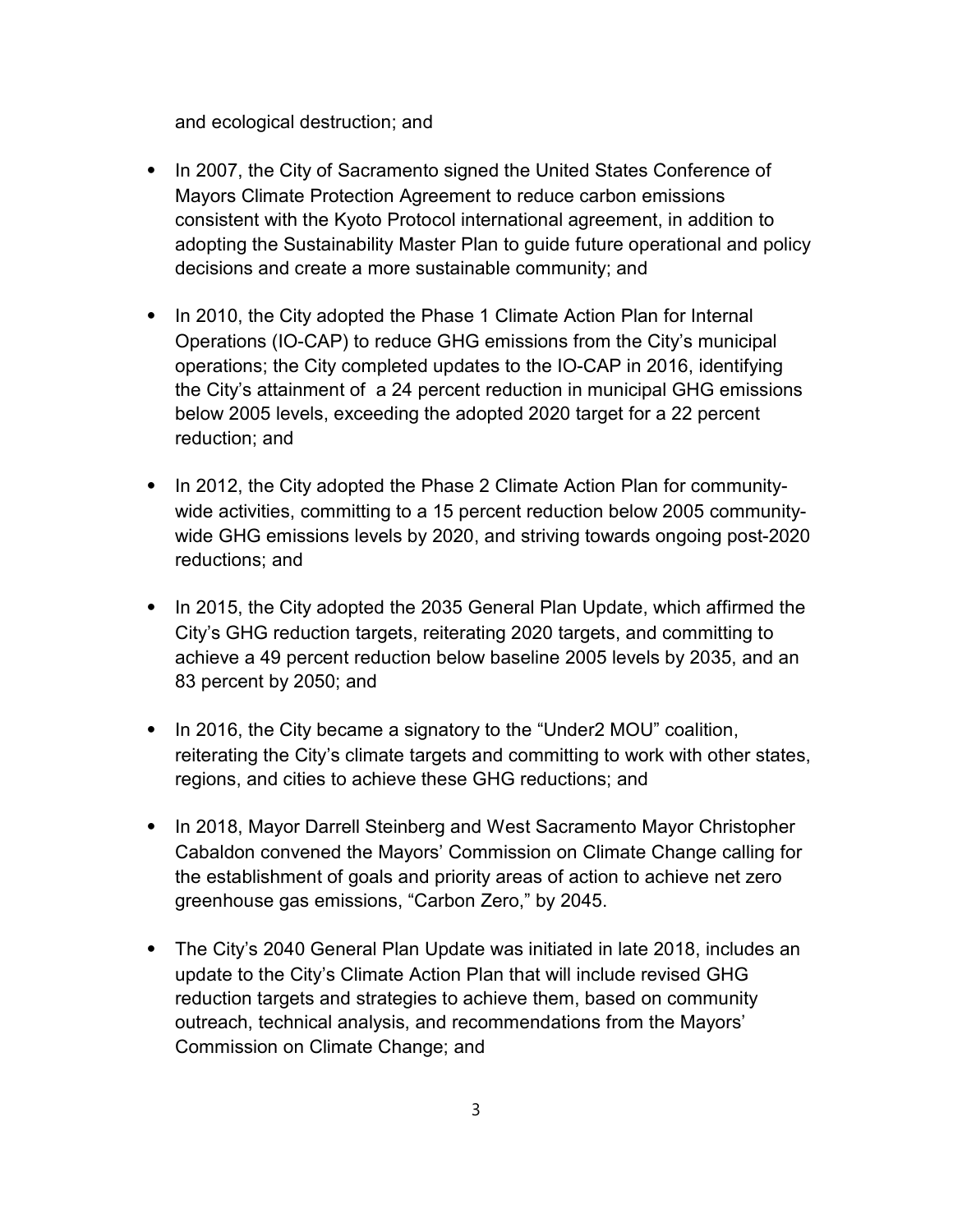- ⦁ The City of Sacramento has implemented a number of important actions to reduce GHG emissions and enhance quality of life in our community, including long-term commitments to active transportation options; supporting public transit; renewable energy; energy efficiency programs; sustainable land use planning; 'green' management of public facilities, parks and open spaces; adoption of zero-emission vehicle technologies; acquisition of alternative and zero-emission fuels for City fleets; water efficiency and conservation; and partnerships with community-based partners for inclusive programs; and
- ⦁ Local communities have the insight, drive, capacity and capital to work for environmental justice, and fully understand that collaborative efforts across social and city borders can build transformative networks to combat climate change in our region.
- ⦁ The City's goal is to eliminate greenhouse gas emissions to the greatest extent physically possible; to remove or sequester greenhouse gases to balance any physically unavoidable GHG emissions, and ultimately to sequester more GHG than emitted, thereby decreasing atmospheric GHG concentrations and ultimately restoring a climate as similar as possible to the one that fostered the development of civilization.

## BASED ON THE FACTS SET FORTH IN THE BACKGROUND, THE CITY COUNCIL RESOLVES AS FOLLOWS:

- Section 1. The City Council of the City of Sacramento declares that we face an existential Climate Emergency that threatens our city, region, state, nation, humanity and the natural world; and
- Section 2. The City of Sacramento commits to building on existing climate commitments and to taking significant action to sustain and accelerate municipal and community carbon elimination in the short term, with maximum efforts to implement emergency-speed carbon reduction actions towards eliminating emissions by 2030 as much as possible, recognizing that such a goal can only be reached through collaboration with regional partners as well as appropriate financial and regulatory assistance from state and federal authorities; and
- Section 3. The City will consider the just transition as defined by the C40 organization as a framework for a fair shift to a carbon-free economy that is ecologically sustainable, equitable and inclusive for all residents. The City of Sacramento recognizes community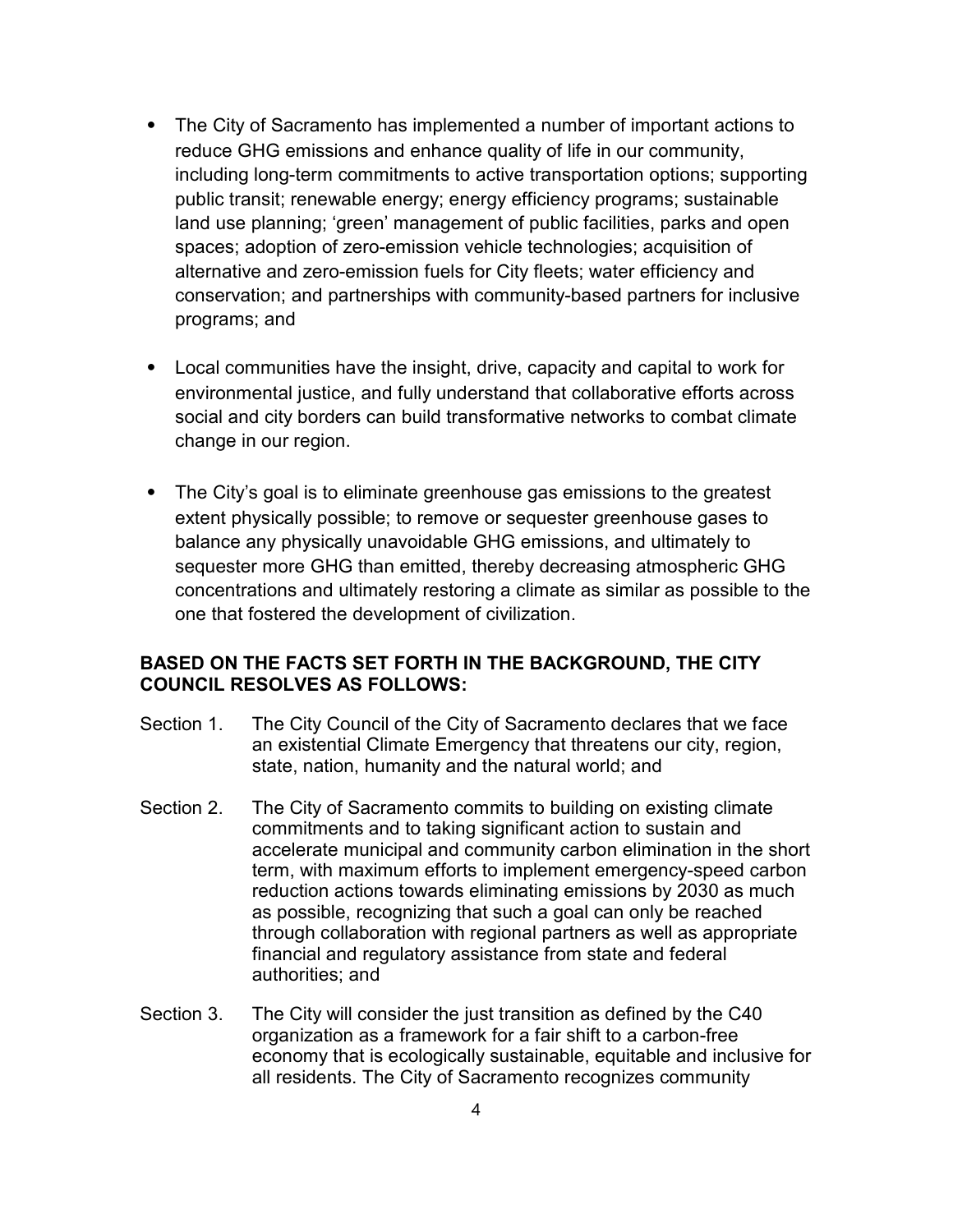environmental justice, economic justice, and racial justice organizations and activists as partners in the Climate Emergency Mobilization collaborative effort. These partners will be kept apprised on plans, actions and results and be invited to provide input on drafts that will result in changes to decisions and actions if appropriate and convincing evidence and experience is provided.

- Section 4. The 2040 General Plan Update and Climate Action Plan shall present the City's approach to achieve zero emissions by 2045 with emergency action towards emissions elimination by 2030, building on recommendations and analysis from the Mayor's Commission on Climate Change, significant community outreach by City staff, and mitigation measures incorporated from climate experts, community members, and financial advisors; and
- Section 5. As part of the Climate Action Plan development, City staff shall evaluate the resources needed to attain zero emissions by 2045 with emergency action towards emissions elimination by 2030; where existing funding or resources do not support the level of action needed, City staff shall identify gaps and provide recommendations to the City Manager and City Council.
- Section 6. The City of Sacramento affirms the need for the understanding, participation, and support of the entire Sacramento community for this declaration and for all actions and initiatives the City may adopt in response to the Climate Emergency; implementation of the City's climate efforts shall include community-based and grass-roots engagement with a focus on low-income and disadvantaged communities, including engagement of youth, environmental justice, and inclusive economic development partners.
- Section 7. The City shall continue to support and amplify local climate mitigation and adaptation efforts, and the work of local agencies and partners including the Sacramento Municipal Utility District (SMUD), the Sacramento Metropolitan Air Quality Management District (AQMD), the Sacramento Area Council of Governments (SACOG), and other regional agencies and associations as well as the region's environmental member organizations. The City will support the development of community-based climate emergency plans and programs with local agencies and partners and with representation of those most affected by climate impacts.
- Section 8. The City of Sacramento affirms the need for the understanding, participation and support of the entire Sacramento community for all actions and initiatives the City may adopt in response to the climate emergency; the City therefore commits to support outreach, information and education for Sacramento residents and City staff